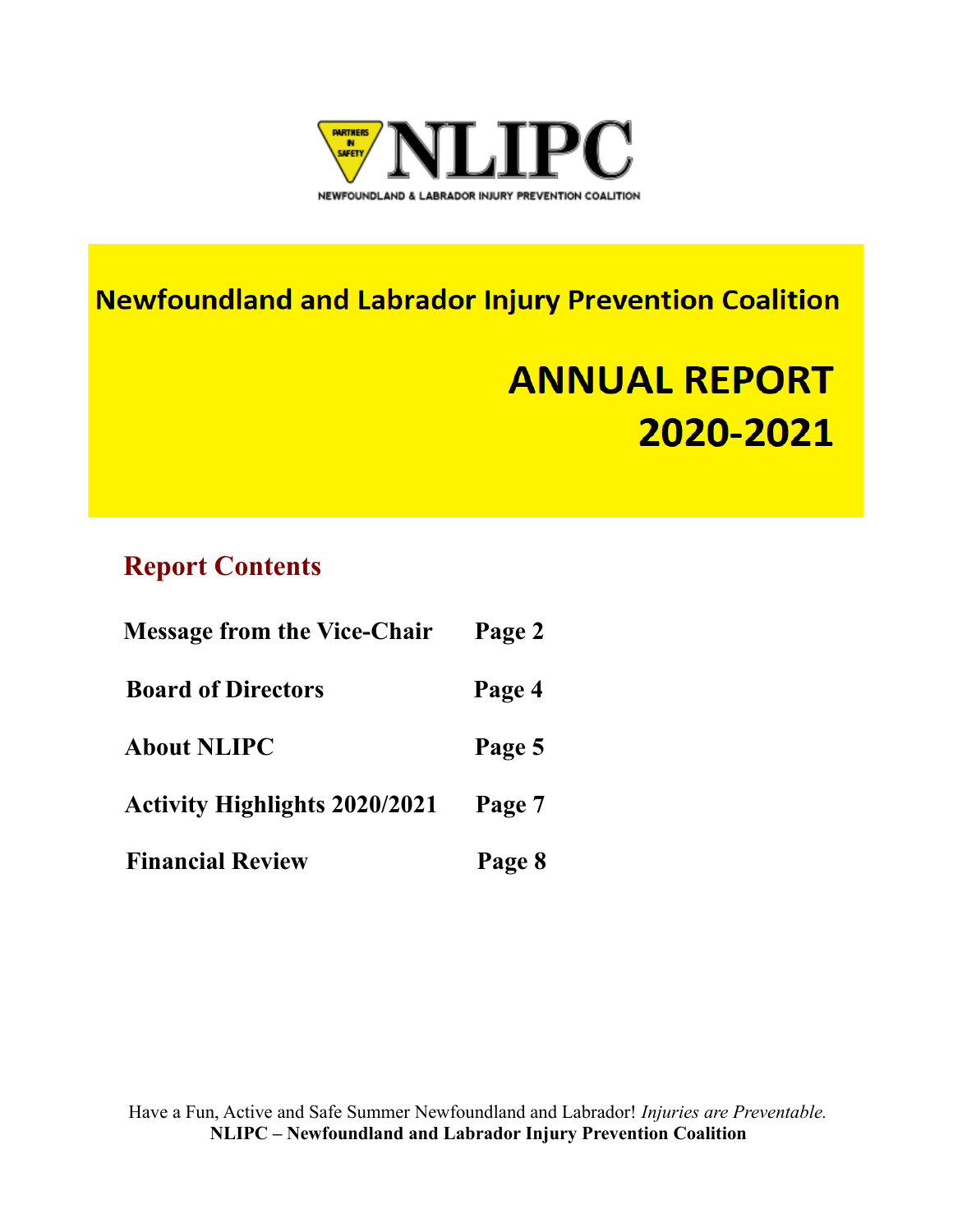## **Newfoundland and Labrador Injury Prevention Coalition Message From the Vice-Chair** 2020-2021

I would like to offer my greetings as the appointed Vice-Chair of NLIPC. This year has once again been a busy and productive year for NLIPC. Continuing in our commitment of providing a mission to reduce the incidence and severity of injuries in our province, we have made great strides in injury prevention and are committed to a vision of a safer and healthier province.

Like most organizations around the globe, the Newfoundland and Labrador Injury Prevention Coalition has never encountered a year like 2020. The board, executive team and staff faced – and are working through – unprecedented challenges related to the COVID-19 global pandemic. By April, it became clear that the NLIPC goals and objective for 2020 would have to be revised within our work-plan. Faced with those unique circumstances, it is fair to conclude that the past year was a success, thanks to the board members, members, staff and partners. As we continually push ourselves to raise the bar in promotion and learning, research and innovation we are very happy with this year's outcomes.

The board spent a considerable amount of time over the last year reviewing its mandate, Vision, Mission, Core Elements and our area of focus which the Board approved in February 2020. Growing and sustaining the organization through networking, partnerships and knowledge exchange is critical to the vision of lessening the burden and impact of injuries on individuals, communities, and workplaces.

NLIPC continued to build its core team of Board of Directors; we generated new memberships to bring an incredible range of expertise, passion and dedication to our purpose. We will continue to invite stakeholders, professionals, policy advocates and policy makers, community members and all interested individuals to help create an injury-free Newfoundland and Labrador. Being able to share knowledge, ideas, resources, enhanced skills, and a support network within enables us to promote a culture of safety in NL.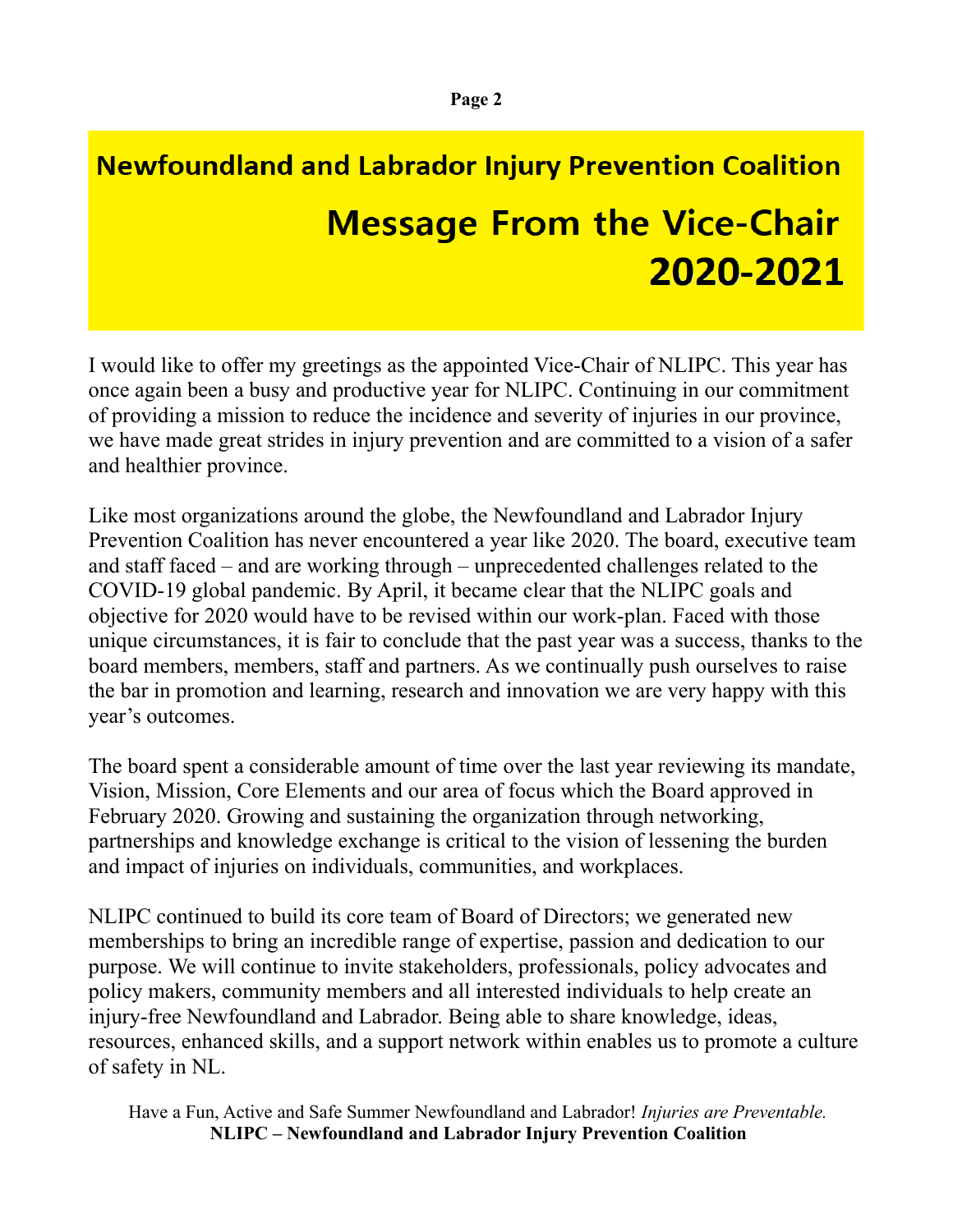#### **Page 3**

The funding NLIPC has received from the Provincial Government has created the foundation to build solid relationships among our province, the four Atlantic provinces and with other injury prevention leaders from across Canada. We are deeply impressed by the work done by our staff, Linda and Chris. They both have done a tremendous job advancing NLIPC forward.

My vision for NLIPC is to raise even more awareness of the injury epidemic and to solidify community organizations/groups and interested citizens in injury prevention. Through community grassroots initiatives we welcome opportunities to work with vulnerable populations, such as children, youth and rural and remote populations. We would like to capitalize on their established infrastructure, family and community relationships and experienced citizens and therefore optimize potential reach, efficacy and sustainability of injury prevention and safety promotion.

I am looking forward to continuing with the team and being a part of a dynamic, committed and creative board.

Sincerely, Melissa Blake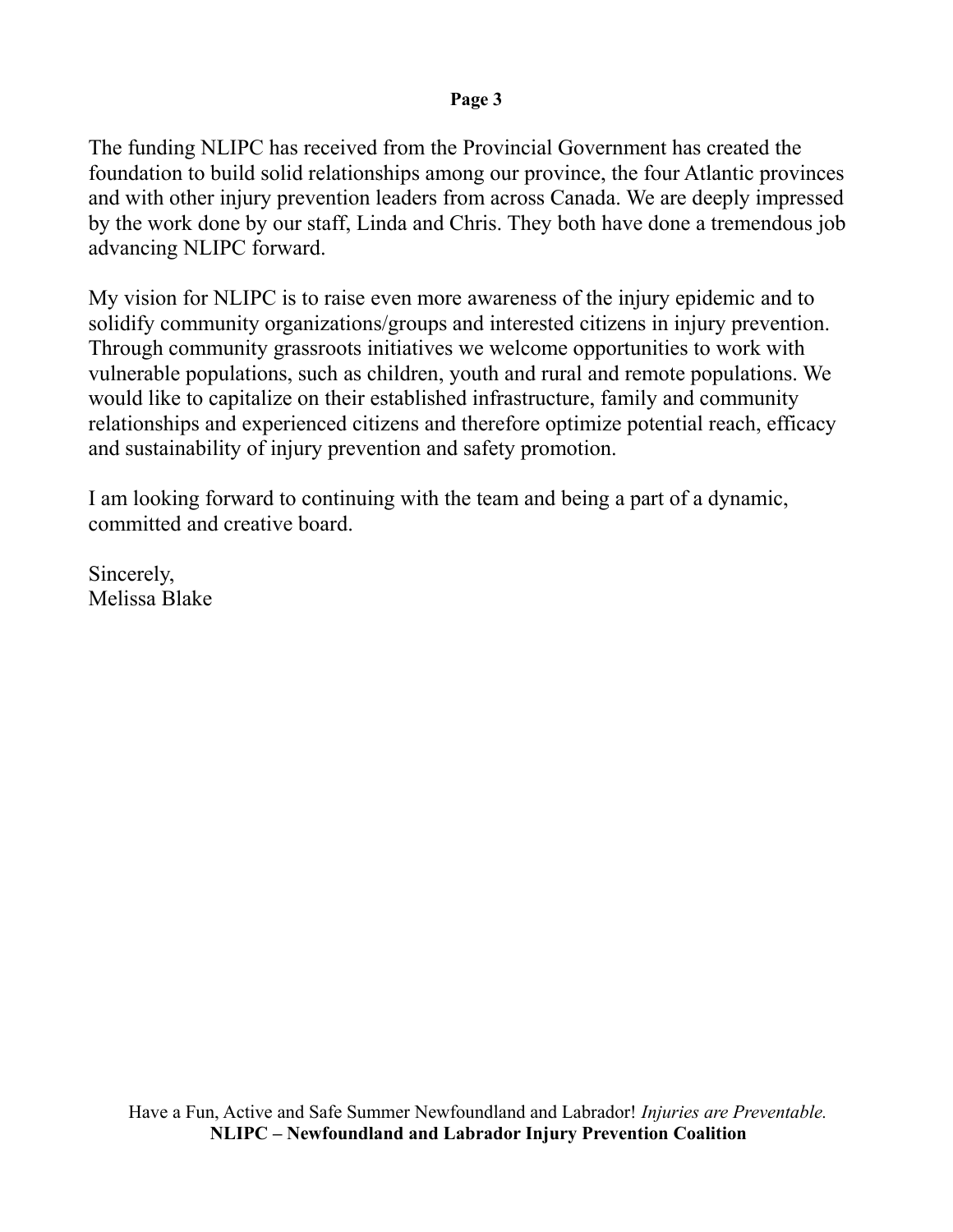### **Newfoundland and Labrador Injury Prevention Coalition BOARD OF DIRECTORS** 2020-2021

- **Melissa Blake (Vice-Chair)** Gander Bay Family Resource Centre
- **Lynnette Collins (Treasurer)** Government of Newfoundland and Labrador
- **Len LeRiche** SafetyNL
- **April Janes** RCMP
- **Ron Simms** RNC
- **Tammy Greening** Eastern Health
- **Josephine St. Croix** Eastern Health
- **Paula McDonald** Central Health
- **April Dakins** Western Health
- **Krista Baker** Labrador Grenfell Health
- **Jeannette Byrne** MUN
- **Michelle Murray** Government Newfoundland and Labrador
- **Mike Wahl** MUN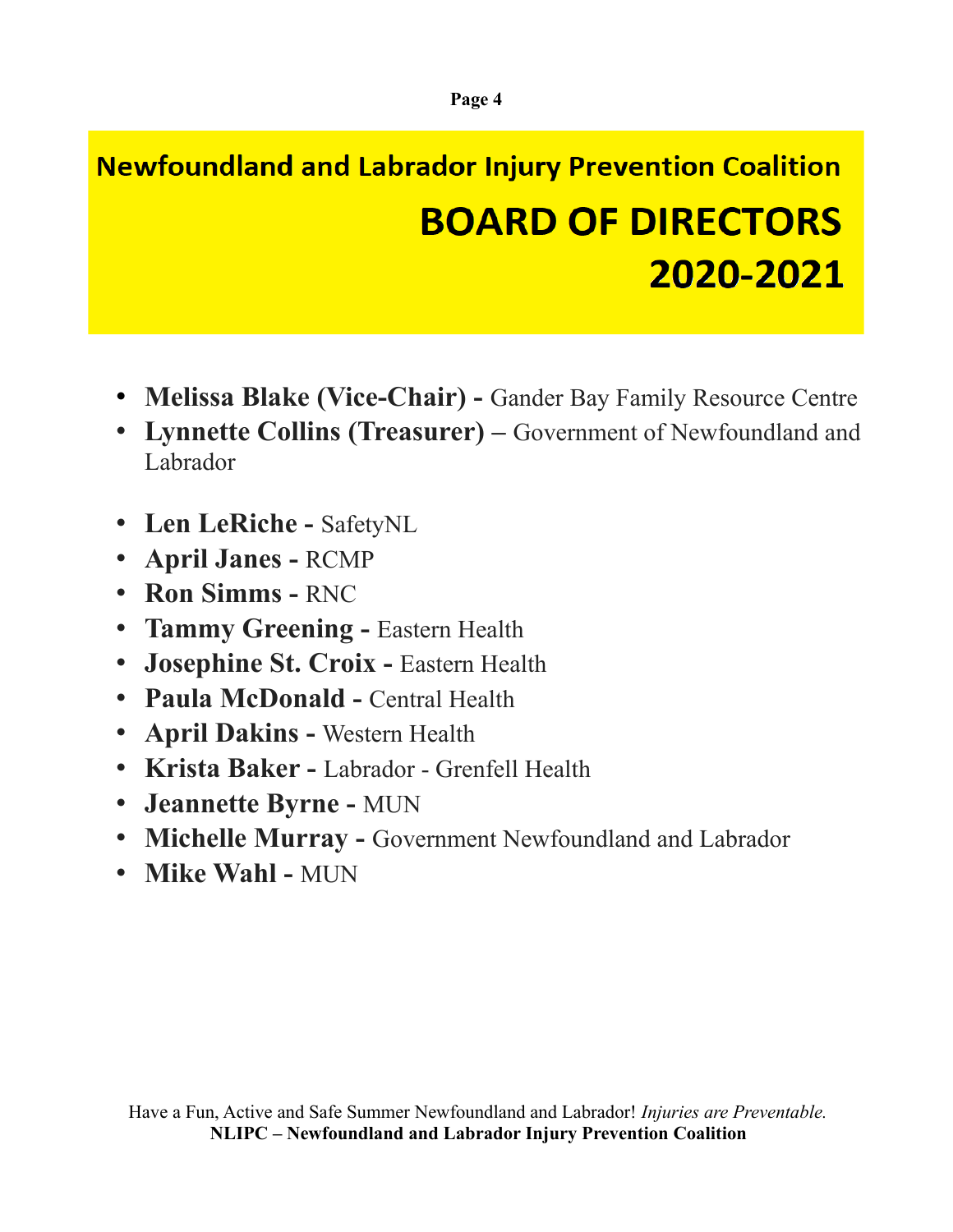# **Newfoundland and Labrador Injury Prevention Coalition ABOUT NLIPC**

The Newfoundland and Labrador Injury Prevention Coalition (NLIPC) is a network of organizations and individuals who collaborate on actions to promote safety and prevent injuries in the province. The NLIPC takes action through advocacy, awareness and promotion.

#### **Vision**

A vibrant coalition recognized as a hub organization promoting injury prevention in Newfoundland and Labrador.

### **Mission**

To support injury prevention and a safety minded culture in Newfoundland and Labrador through advocacy, awareness and promotion.



### **Core Elements**

*Advocacy* **–** *make recommendations and advocate for change*

- Position papers
- Advocacy
- Lobbying

### *Awareness* – *share best practices and key messages*

- Media/Social Media
- Website
- **Newsletters**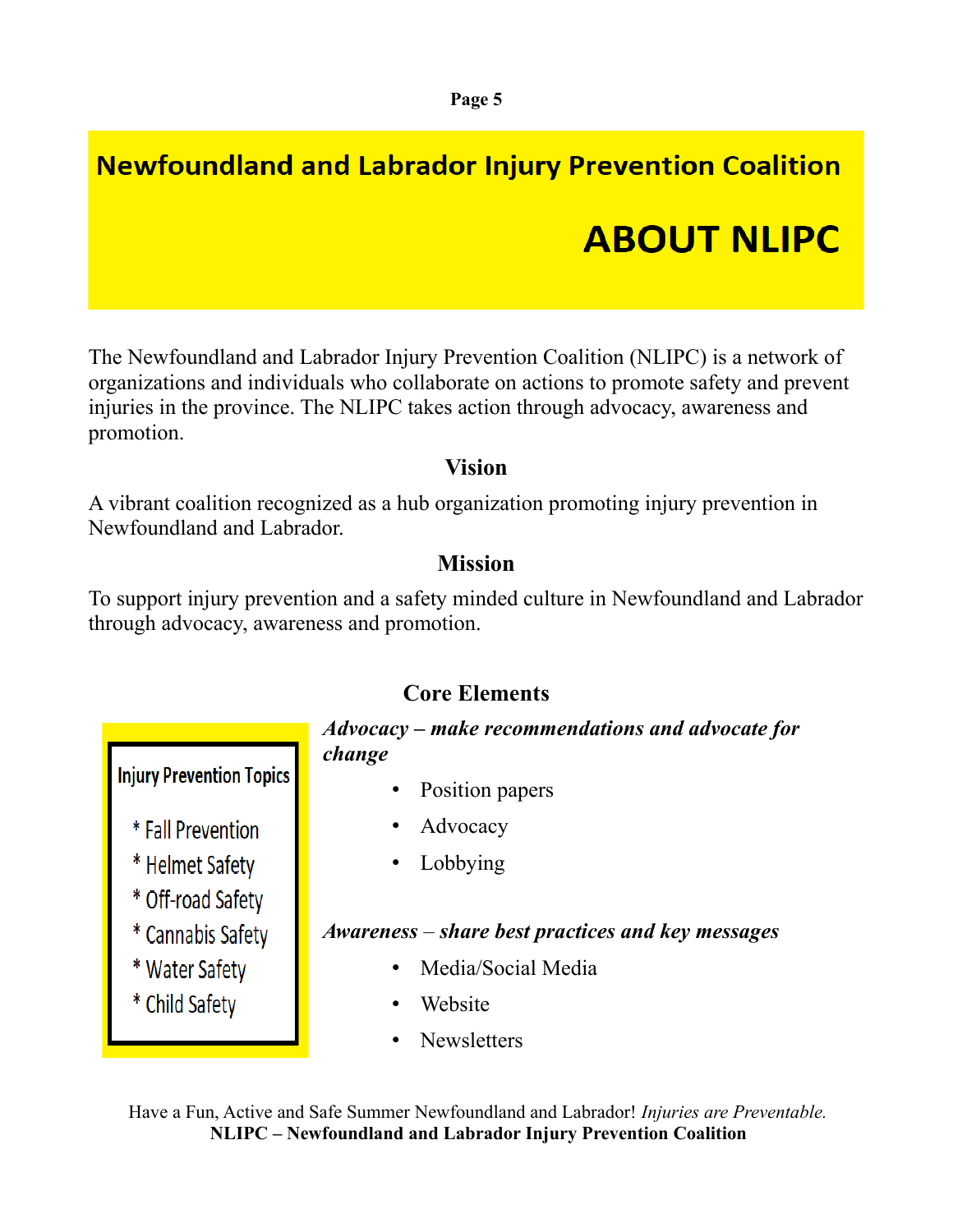#### **Page 6**

- Knowledge Sharing
- Professional Development
- Data Gathering/Research

#### *Promotion* – *engage in injury prevention initiatives*

- Promotional Events/Campaigns/Initiatives
- Workshops/Conferences
- Fairs/Conventions/Trade Shows
- Media (Interviews)
- Resource Development

#### *Sustainability and Growth* – *build capacity and engage members in NLIPC activities and seek new opportunities to expand and grow the Coalition*

- Staffing
- Sustained funding
- New funding
- Increased membership
- Increased social media followings
- Partnerships
- Sponsorship
- Networking
- Building a community of practice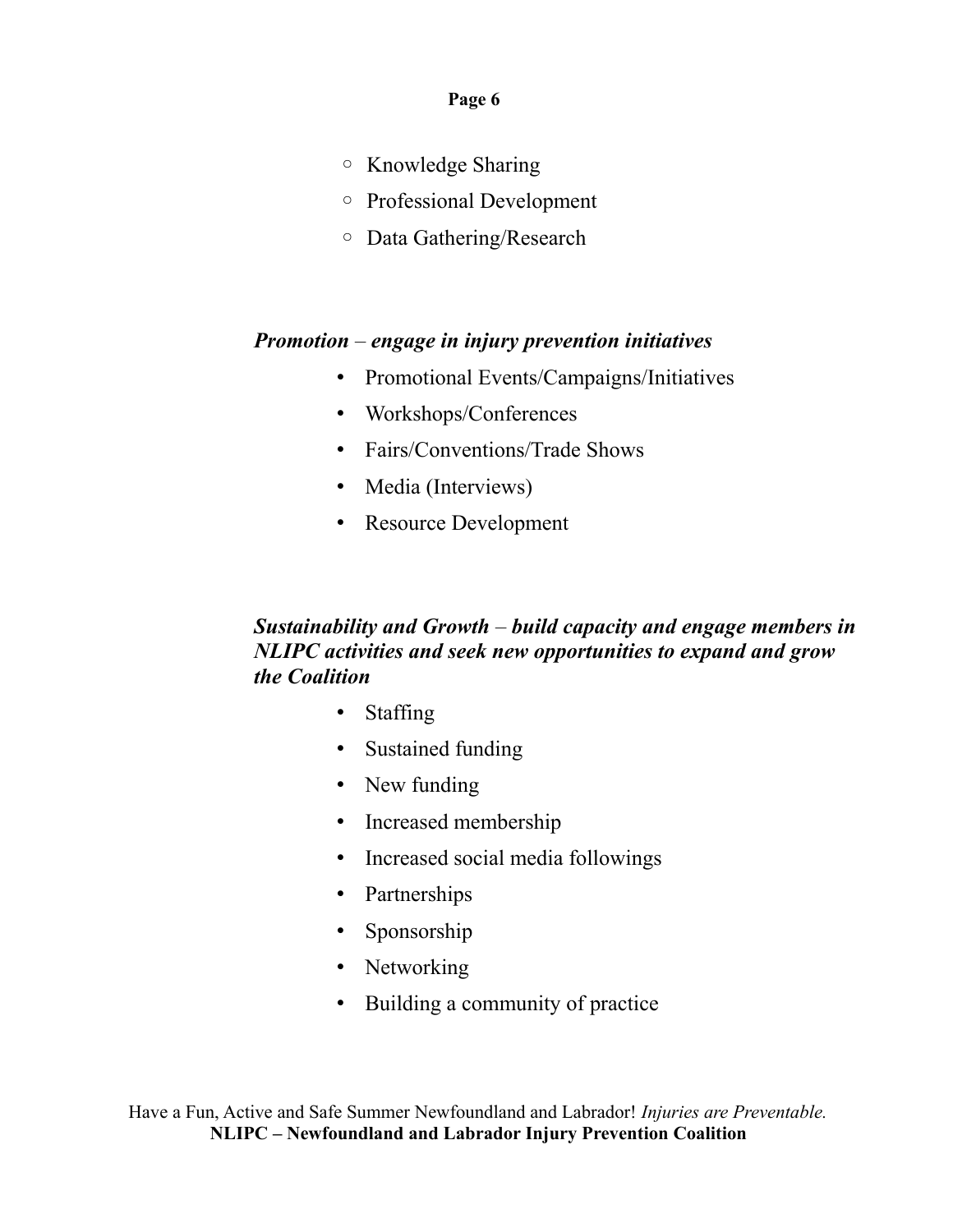# **Newfoundland and Labrador Injury Prevention Coalition ACTIVITY HIGHLIGHTS** 2020-2021

#### **ADVOCACY**

- ATV and Off-road Safety Working Group continued ATV and *[Off-road Safety](https://documentcloud.adobe.com/link/track?uri=urn:aaid:scds:US:8c1e2257-f3a8-4854-9bff-d15b91c49d48#pageNum=1)  [Position Paper](https://documentcloud.adobe.com/link/track?uri=urn:aaid:scds:US:8c1e2257-f3a8-4854-9bff-d15b91c49d48#pageNum=1)*

- NLIPC joined a committee **PROMOTION**  established by Safety NL and

various other partners, to number of ATV and off-road Growth Chart poster to vehicle collisions and how to Public Health offices and address the issue.

#### **AWARENESS**

social media through its various platforms Facebook, Instagram and Twitter.

- NLIPC produced a Spring/Summer 2020 newsletter and a Winter 2021 messages around the safe newsletter to highlight seasonal injury issues.

discussions on updates to the guide the research project - - NLIPC participated on the **SUSTAINABILITY** advisory committee with the Atlantic Collaborative on Injury Prevention (ACIP) to The Atlantic Poison Prevention Project.

discuss the issue of increased distributed the Booster Seat - NLIPC remained active on their child from a car seat to Safety NL and ACIP and as a - NLIPC produced and Family Resource Centres to parents to make an informed continued to participate as a decision when transitioning a booster seat.

> - NLIPC partnered with Parachute Canada promoting Injury Prevention, The *Poison Prevention Week* March 2021 with key storage of household products and cannabis.

- NLIPC maintained the two part-time positions to support the operations of the organization and to raise awareness of injury issues.

- New project funding from Parachute Canada was approved to support poison prevention initiatives.

create awareness and support groups and organizations and - NLIPC maintained partnerships with various member on the boards of member of NL Public Health Association, the Canadian Collaborating Centre for LOOP - Fall Prevention Community of Practice and the Trauma Association of Canada, Injury Prevention Committee.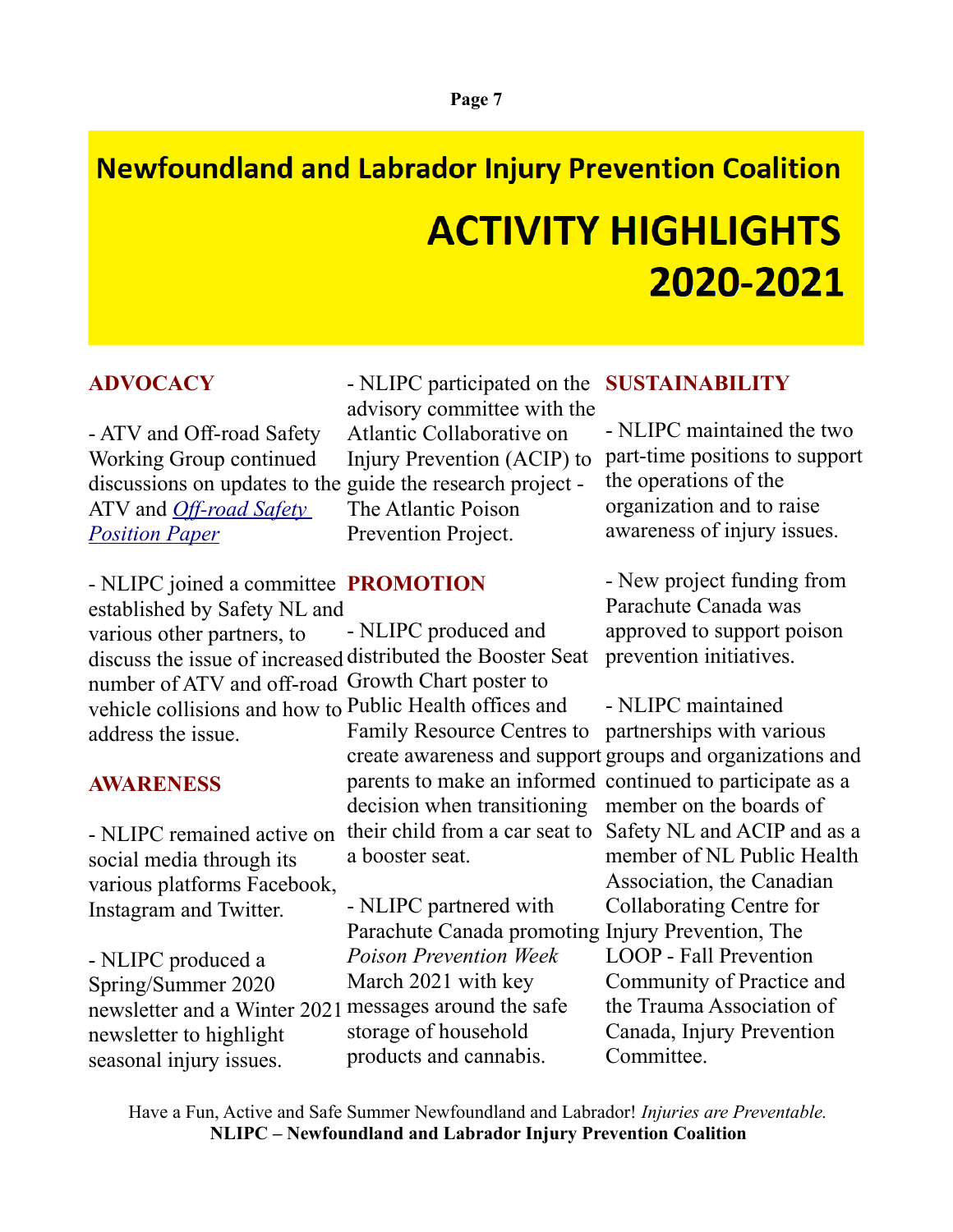# **Newfoundland and Labrador Injury Prevention Coalition FINANCIAL SUMMARY** 2020-2021

#### **NLIPC Financial Summary 2020-2021 (Unaudited)**

| Opening balance as of April 1, 2020:<br>Balance as of March 29, 2021          | \$15,515.42<br>\$5,227.57 |
|-------------------------------------------------------------------------------|---------------------------|
| <b>Funds received in 2020-2021</b><br>Government of Newfoundland and Labrador | \$20,000.00               |
| <b>CRA</b> rebates                                                            | \$2,512.00                |
| <b>Expenditures in 2020-2021</b>                                              | <b>Total \$32,781.55</b>  |
| <b>Wages, Benefits and Fees</b>                                               |                           |
| • 2 part-time paid positions                                                  | \$23,168.13               |
| · Workplace NL annual fee                                                     | \$291.63                  |
| <b>Professional Fees</b>                                                      |                           |
| • Accounting fees                                                             | \$5,520                   |
| <b>Insurance</b>                                                              |                           |
| • Volunteer insurance                                                         | \$427.80                  |
| <b>Office Supplies and Fees</b>                                               |                           |
| • Mailbox fees                                                                | \$198.95                  |
| $\bullet$ Office supplies                                                     | \$90.81                   |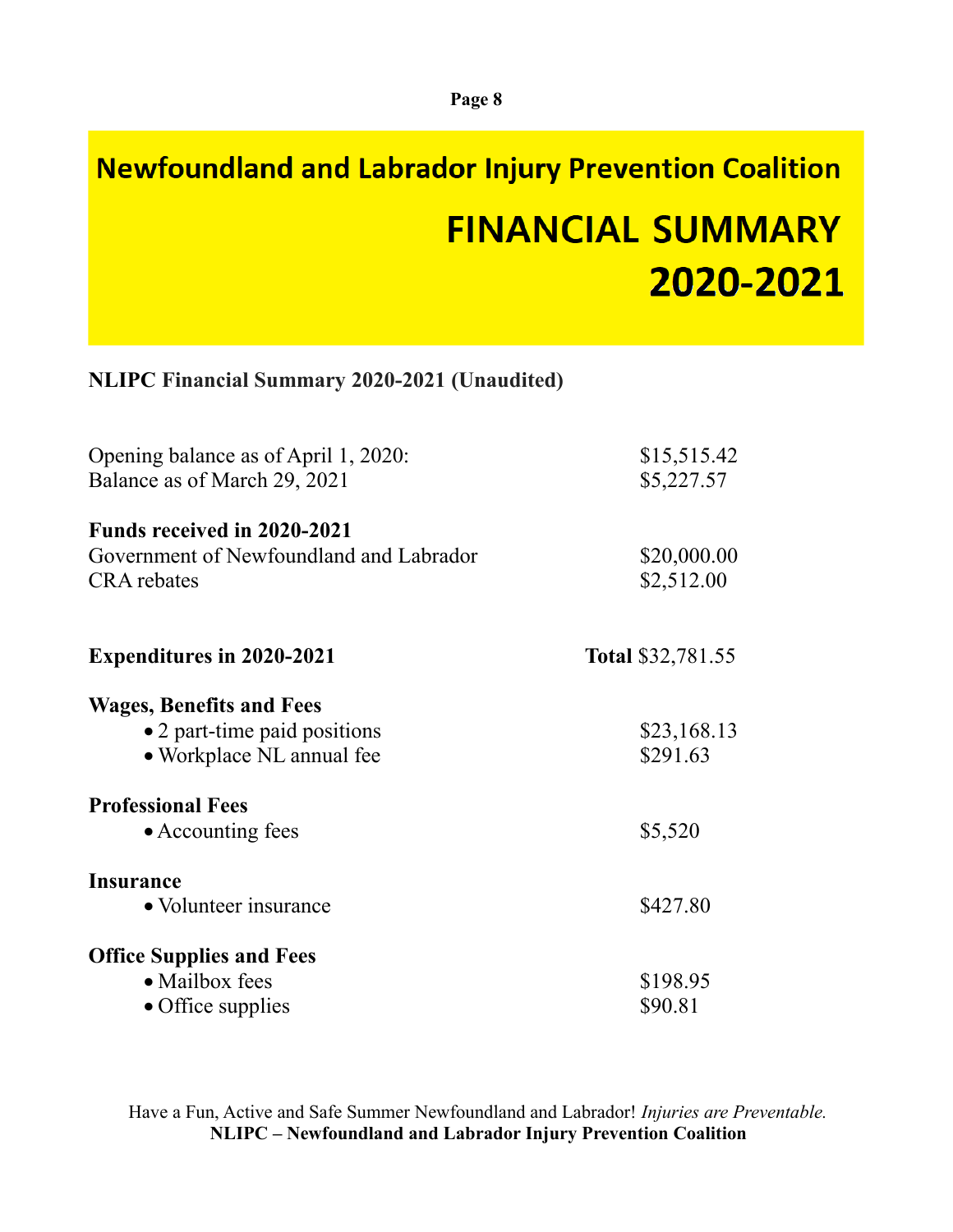| <b>Interest and Bank Charges</b><br>$\bullet$ Bank fees                                          | \$405.00               |
|--------------------------------------------------------------------------------------------------|------------------------|
| <b>Website</b><br>• Web hosting and maintenance                                                  | \$378.35               |
| <b>Memberships</b><br>• NL Public Health Association<br>• Volunteer Canada                       | \$35.00<br>\$150.00    |
| <b>Booster Seat Promotion Campaign</b><br>• Printing of Growth Charts<br>• Supplies and shipping | \$1,821.60<br>\$249.81 |
| <b>Telephone</b><br>$\bullet$ Conference calls                                                   | \$62.40                |

**Page 9**